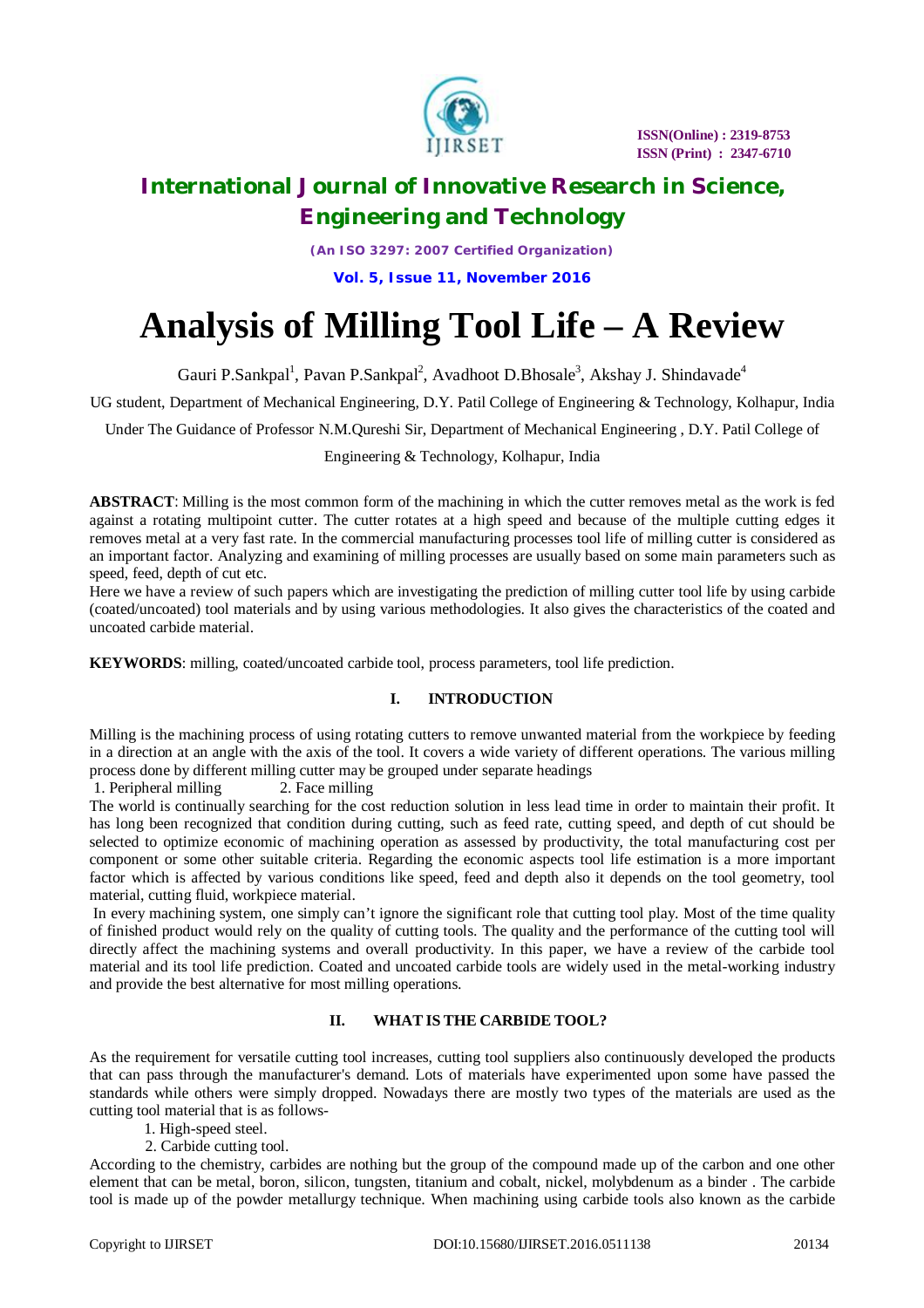

*(An ISO 3297: 2007 Certified Organization)*

#### **Vol. 5, Issue 11, November 2016**

tipped cutting tool. Carbide cutting tools edges are carbide tips which are brazed onto steel bodies used for under conventional cutting conditions. There is actually many compounds entered in this group, some of them are more popular are as follows\_

1. Calcium carbide 2 Aluminium carbide 3.Silicon carbide 4.Tungsten carbide 5.Iron carbide. etc

### **ADVANTAGES OF CARBIDE CUTTING TOOL**

- 1. Torsion strength is twice as that of the HSS.
	- 2. Carbide tools have a longer working life because they have higher resistance to wear.
	- 3. They are cost effective as compared to the high-speed tools.
	- 4. It does not lose their hardness up to 1000 c.

#### **III. COATED AND UNCOATED CARBIDE TOOL**

To increase the life of the carbide material to boost the productivity; that carbide material is coated with some other coatings that are TiN (titanium nitride), TiC (titanium carbide), Ti(c)N (titanium carbide-nitride), and newer coating is known as the DLC (diamond like carbide) Chromium nitride (CrN). The coating enhances the tool properties it generally increases the tool hardness ultimately tool life, reduces the cycle time, promotes the better surface finish. It allows the cutting edges efficiently pass through the material without having material stick to it. It has the ability to run at 2 to 3 times the speed of uncoated tooling. It also helps to lessen the temperature related with the cutting process and increases the tool life. It usually deposited via thermal CVD (Chemical Vapour Deposition) and, for certain applications, with the mechanical PVD (Physical Vapour Deposition) method.

### **IV. COATING CHARACTERISTICS**

- 1. HARDNESS- In general the harder material or surface, the longer the tool will last. Titanium Carbo-Nitrate (TiCN) has higher surface hardness versus that of the Titanium-Nitride (TiN ). The supplementary carbon to the TiCN 33% elevated hardness. With the surface hardness near to the 9,000 Vickers, CVD diamond that has been developed on to the tools illustrate 10 to 20 times improved tool life compared to the PVD coating.
- 2. WEAR RESISTANCE- This is the capacity of the coating to defend against the graze or abrasion. The coated tool material having high wear resistance.
- 3. SURFACE LUBRICITY- A higher coefficient of friction causes augmented heat, leading to shorter coating existence or coating failure. However, a lower coefficient of friction enhances the tool life. The amount of heat can be abridged by a surface that lacks coarseness or irregularities. This slicks surface lets the chips slides off the face of the tool, generating less heat. A higher surface lubricity also can allow for increases speed when compared to the non-coated version.
- 4. OXIDATION TEMPERATURE- This is the point at which the handling starts to break down. Although the Titanium Aluminium Nitride (TiAlN) coating may not be as hard as TiCN at room temperature, it proves to be much further successful in an application where heat is generated. This coating holds its hardness at elevated temperature due to the coating of aluminum oxide which is form between work material and tool. End mills are commonly coated with this type with the help of PVD coating.
- 5. ANTI-SEIZURE- Built up age is very common in nonferrous material like aluminum or brass.BUE can lead to chipped of the tool or over sizing of the part. This may be an aid with the poor coolant properties which directly affect the tool life.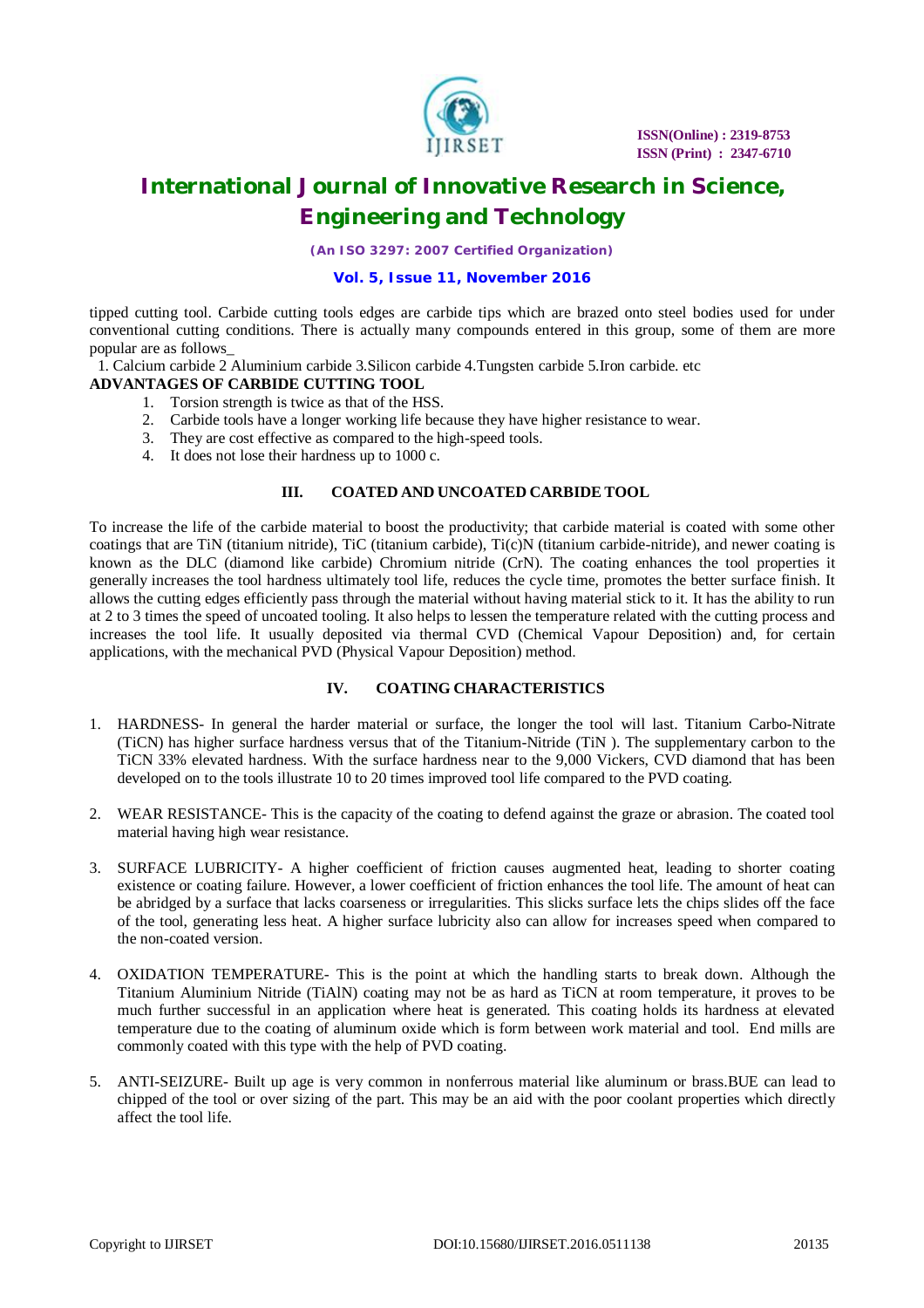

*(An ISO 3297: 2007 Certified Organization)*

**Vol. 5, Issue 11, November 2016**

### **V. LITERATURE-BASED ON EVALUATION OF PREDICTION OF TOOL LIFE**

Some research papers related to prediction of milling tool life are followings\_

**1** .K. Kadirgama, K. A. Abou-El-Hossein, B. Mohammad, M. M. Noor and S. M. Sapuan accepted 9 May 2008- The aim of this study is to build up the tool life prophecy model for P20 tool steel is nothing but a chromium-molybdenum alloyed steel with help of statistical method, using coated carbide cutting tool. The end mill can be equipped with two square inserts whose all four edges can be used for cutting. The tool inserts were prepared by Kennametal and had an ISO catalog number of SPCB120308 (KC735M). In this study, only one inserts per one experiment were mounted on the cutter. The insert had a square shape, back rake angle of  $0^\circ$ , the clearance angle of  $11^\circ$ , and a nose radius of 0.794 mm and had chip breaker. KC735M inserts are coated with a single layer of TiN. The coating is accomplished using PVD techniques to an utmost of 0.004 mm thickness. This prediction model was then compared with the results obtained experimentally. By using Response Surface Method (RSM) of the experiment, first and second order models were developed with 95% confidence level. The tool life was developed in terms of cutting speed, feed rate, axial depth and radial depth, using RSM and design of the experiment. In general, the results gained from the mathematical model are in superior accord with that obtained from the experiment data.

### **MODELS FOR TOOL LIFE AND EXPERIMENTAL SETUP**

They give the model of relationship between the machining responses and machining independent variables-

 $Y = m$  Cutting speed + n Feed rate + p Axial depth + q Radial depth + C.

(Y is the response; C, m, n, p, and q are the constants.)

In machining investigate, the Box-Behnken design has found a wide relevance compared to other experiment designs used for RSM. The Box-Behnken design is based on the combination of the

Factorial with partial block designs. It does not involve a large number of tests as it considers only three levels  $(-1, 0, 1)$ of each self-governing parameter (Box and Behnken, 1966). The Box-Behnken design is normally used for nonsequential experimentation when a test is allowed only once. It allows a proficient estimate of the parameters in the first and second order models. Using statistical software the cutting conditions of 29 experiments are generated and the experiments are conducted randomly on

Okuma CNC machining centre MX-45 VA and using a standard coolant to lessen errors. In order to calculate the experimental error, the 29 experiments consider five times repeating of the central point of the cutting circumstances. After a series of the first-round trial, tests had been conducted and based on the recommendations specified by the tool and workpiece manufacturers, the cutting conditions of the main experiments were established.

#### **CONCLUSION**

It was concluded that the feed rate, cutting speed, axial depth and radial depth played a most important role in shaping the tool life. On the other hand, the tool life increases with a reduction in cutting speed and feed rate. According to the paper, the flank wears irresponsible for a reduction in carbide tool life.



Measurement of flank wear.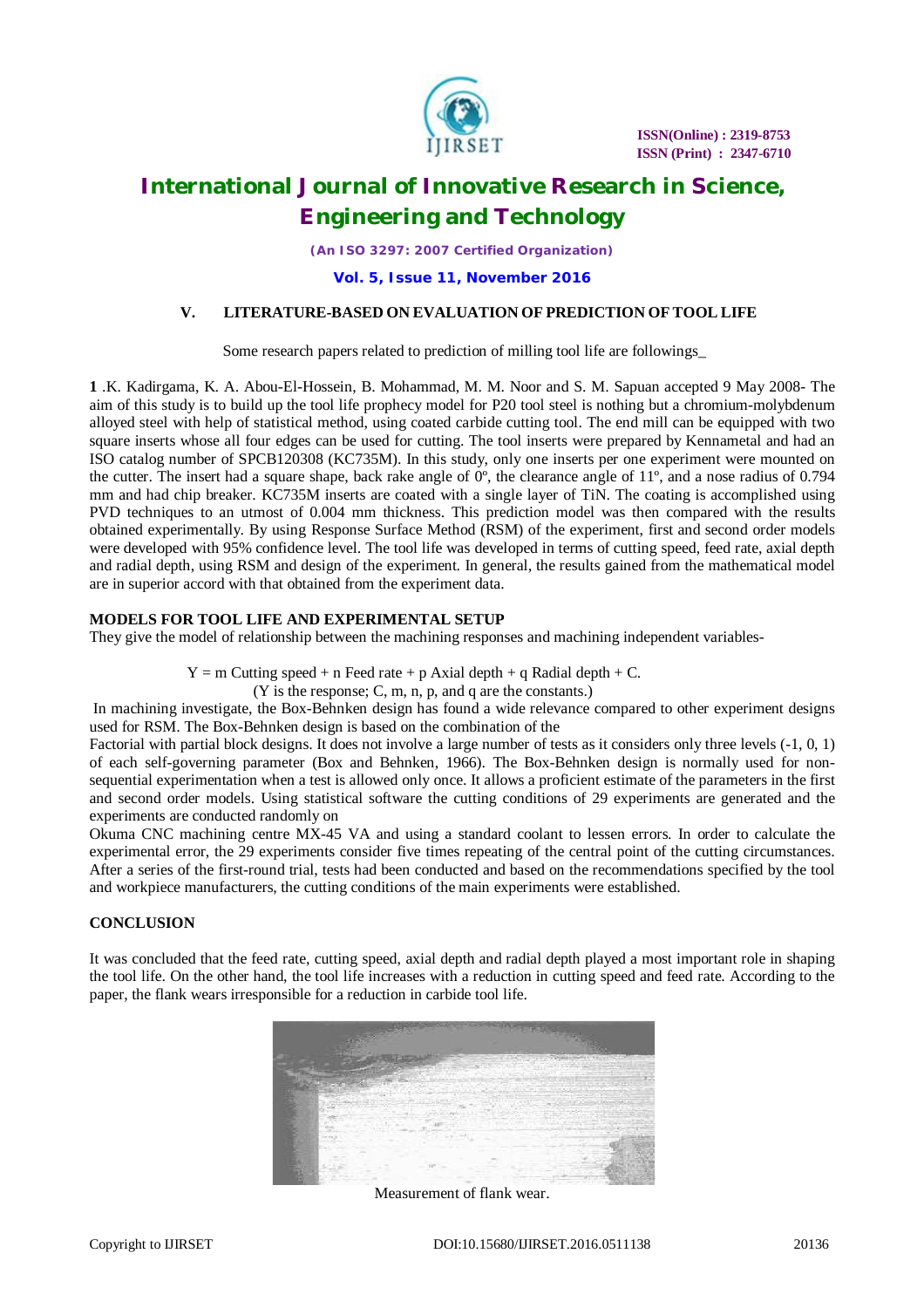

*(An ISO 3297: 2007 Certified Organization)*

**Vol. 5, Issue 11, November 2016**

For end-milling of P20 tool steel, the optimum conditions are required to make best use of the coated carbide tool life are as follow:

 Cutting speed-140 m/s, Federate-0.1 mm/rev, Axial depth-1.5 mm, Radial depth-2mm.

Using these parameters, a tool life of 39.46 min was obtained



Microscope picture of cutting tool



**2** .Turned L. Ginta, A.K.M. Nurul Amin, A.N.M Karim,Anayet U. Patwari M.A. Lajis have analyzed optimization of tool life for end milling titanium alloy ti–6al–4v using uncoated WC-Co inserts. Response surface methodology attached with small central composite design (CCD) was occupied in developing the tool life.

#### **MODELS FOR TOOL LIFE AND EXPERIMENTAL SETUP**

Models for the machining responses for end milling in terms of the cutting parameters can be expressed as:

### $R = CV<sup>k</sup> f<sup>d</sup> d<sup>m</sup>$

End milling tests were performed on Vertical Machining Centre (VMC ZPS, Model: MLR 542) with full fascination cutting and under dry conditions. Machining was performed with a 20 mm diameter end mill tool holder fixed with one uncoated WC-Co insert.

Design-expert version 6.0.8 software was applied to establish the first-order and the second-order models and develop the contours. The adequacy of the predictive model was verified using analysis of variance (ANOVA) at 95% confidence level.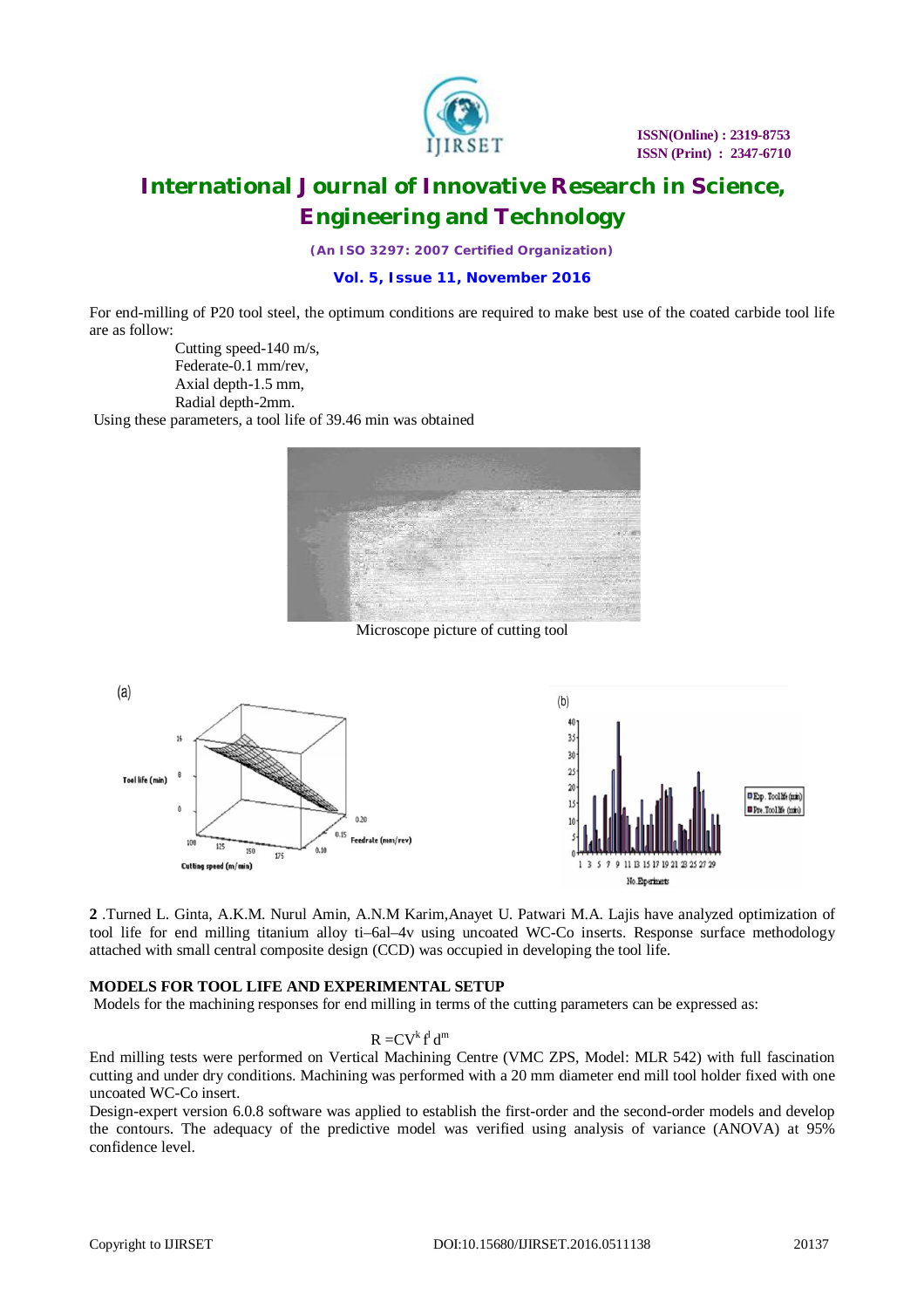

**ISSN(Online) : 2319-8753 ISSN (Print) : 2347-6710**

# **International Journal of Innovative Research in Science, Engineering and Technology**

*(An ISO 3297: 2007 Certified Organization)*

**Vol. 5, Issue 11, November 2016**

#### **CONCLUSION**

Response surface methodology has been proved as a superior method in designing the experiments, modeling the models, and optimizing the cutting parameters in end milling of titanium alloy using uncoated WC-Co inserts under dry conditions.

It is initiated that cutting speed has the most important effects on tool life, followed by feed and axial depth of cut. The optimum

 Cutting speed-39 m/min Feed-0.78 mm Axial depth-0.061 mm/tooth DOC for end milling of titanium alloy Ti-6Al-4V.

**3**.Vijay Arora, Gurpreet Iqbal Singh were analyzed prediction of tool life with condition monitoring system on end milling of EN31 using P30 Tungsten uncoated carbide tool. The experiment was performed with the help of Taguchi method design. The effects of cutting speed, feed rate and depth of cut on tool life of P30 were discussed. They put forward a novel technique for the tool wear measurement based on machine vision. Tool images are captured with cutting operations using a machine vision system for the analysis. The proposed scheme is shown to be effective for the tool wear prediction and that tool wear is ultimately affected by the tool life.

### **CONCLUSION**

To get maximum tool life, optimum cutting parameters are required. Some formulae are given below to calculate optimum cutting parameters-

Cutting speed= $\frac{\pi DN}{1000}$  m/min Feed per tooth= $\frac{\text{feed}}{\text{N} \times \text{T}}$ Feed per revolution=feed per tooth  $\times$  T





Nose wear after 10 passes Compared Image of Wear and Unwear Sample

**4.** Jaharah A. Ghani Firdaus Mohamad Hamzah Mohd. Nizam Ab. Rahman Baba Md. Deros have performed the experiment on the reliability of tool life prediction model in end milling AISI H13 tool steel using P10 TiN coated carbide tool. The development of the data model was established by using Taguchi method. For the prediction of tool life, the speed within the range of 224m/min to 355m/min , the feed rate of 0.1 mm/tooth to 0.25mm/tooth & depth of cut of 0.3mm to 0.8mm are presented.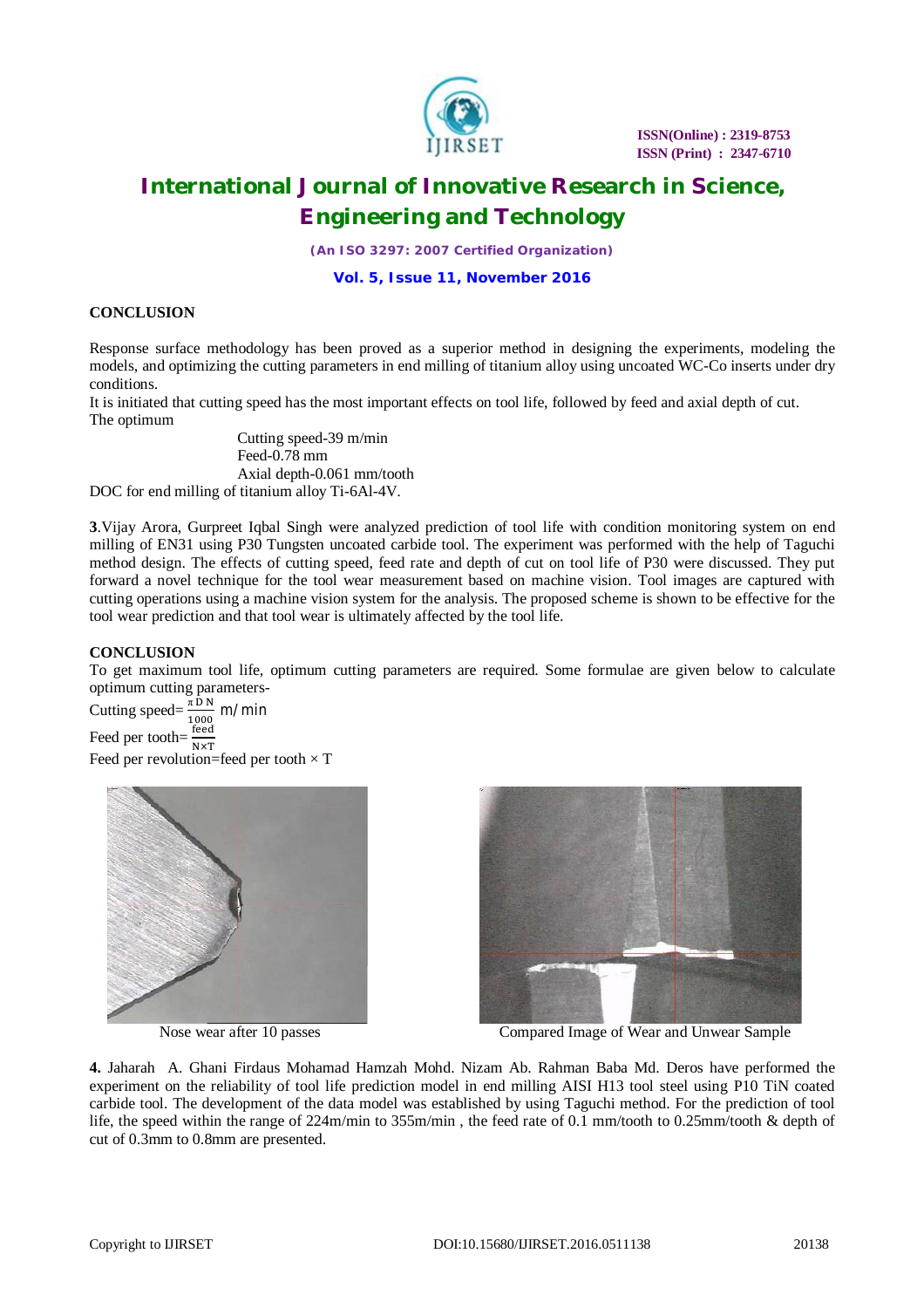

*(An ISO 3297: 2007 Certified Organization)*

**Vol. 5, Issue 11, November 2016**

#### **MODELS FOR TOOL LIFE AND EXPERIMENTAL SETUP**

A lot of data has been collected to establish a relation between tool life and cutting parameters (cutting speed, feed rate & depth of cut). The regression model accuracy could be checked by using average percentage deviation (φ) as given by-

 $\Phi = \frac{\sum_{i=1}^{m} \Phi_i}{m}$  $\frac{e^{-(\psi)}}{m}$  Where,  $\Phi$  = average percentage deviation of all samples

m= the sample size data

Φi= percentage deviation of single sample data

 $=\frac{Ti-To}{T}$  $\frac{10}{\text{Ti}} \times 100$ 

 $Ti =$  actual tool life measured

To = predicted tool life from multiple regression equations.

The average percentage deviation  $(\varphi)$  is calculated from the multiple regression models plays an important role in judging model adequacy. The average percentage deviation  $(\varphi)$  calculated is equal to 77% from the data set of 18 trials. This shows that the predicted model could only predict the tool life (T) with about 23% accuracy. Therefore the coefficient of multiple determination (R2) alone is not sufficient to check the accuracy of the regression model. Tool life Model-this model gives the relationship between independent variables of milling parameters like cutting speed, feed rate , depth of cut  $&$  tool life. Mathematically it is represented as  $-$ 

 $T=C(v^l f^m d^n) \vec{\boldsymbol{\epsilon}}$ 

Where, v, f, d are cutting speed , feed rate , depth of cut respectively. C, l, m, n are constant.

The above tool life equation can be written as,

lnTp10= -2.359 -1.279ln f -2.30ln d

This model describes the data adequately at 95% confidence interval with the confidence of multiple determination of 0.845.

### **CONCLUSION**

For checking the accuracy of the regression model, the coefficient of multiple determination is insufficient so average percentage deviation is calculated. In this experiment average percentage deviation is 77% which indicates predicted model could only 23% accuracy.

The predictive model is adequate at 95% confidence limit with confident of multiple determination of 0.845 by regression analysis using SPSS.

**5**.Jaydeep M. Karandikar, Ali E. Abbas ,Tony L. Schmitz were applied Bayesian inference to estimate constants in tool life equation(i.e. exponent n & constant C) using discrete grid method. For this experiment, they used an uncoated carbide tool  $\&$  1018 steel as workpiece material. The results are used to update initial beliefs about constants  $\&$  they are used to predict tool life using a probability density function.

After that, they implement extended form of the Taylor tool life equation which includes dependence on both cutting speed  $\&$  feed for turning operation. The dependence on cutting speed is indicated by an exponent p  $\&$  dependence on feed is indicated by an exponent q and model also includes constant c. To find these constants Bayesian inference is applied using the Metropolis-Hastings algorithm of the Markov Chain Carlo (MCMC) approach.

### **MODELS FOR TOOL LIFE AND EXPERIMENTAL SETUP**

Taylor's relationship between tool life & cutting speed is given by- $VT<sup>n</sup> = C$  $\dots(1)$ 

Where, V=cutting speed in m/min

T=tool life in min

n &C= constants depends on the tool-workpiece combination.

In this experiment, Bayesian inference method used which forms a normative & rational method for belief updating. Using Bays rule, information collected through experiment was combined with the prediction about the event to obtain a posterior distribution-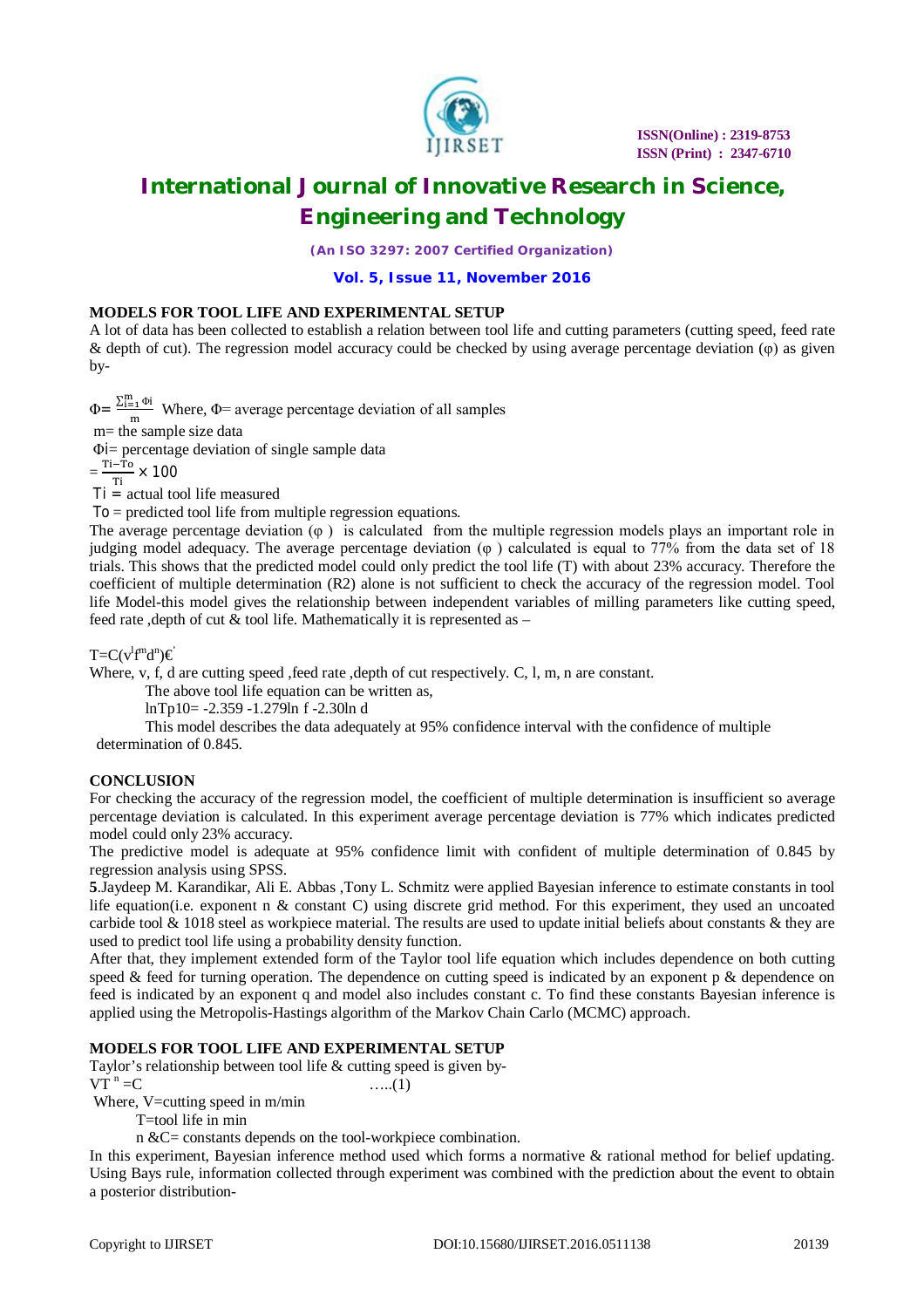

*(An ISO 3297: 2007 Certified Organization)*

**Vol. 5, Issue 11, November 2016**

 ${A|B, \&} = \frac{A|\&\} \{B|A,\&}$  … (2)

By applying Bays inference to Taylor's tool life equation, {n, C|T,&}∝{n,C|&}{T|n,C,&} Where,  $\{n, C | \&\}$  = prior joint distribution of n & c

 ${T|n, C, \&}$  = likelihood of observing experimental result for tool life T, given n & C.

 ${n, C|T, &}$  = posterior joint distribution of n & C even an experimental result of tool life T.

### **CONCLUSION**

To determine the likelihood function & posterior joint distribution, the discrete grid method is used. The value of tool life T for the first experiment was 255.3 min at N=1500rpm (V=89.8m/min). The range of values of n & C was divided into 500 $\times$  500 grid points. The values of tool life were calculated at each point (i.e. the selected {n, C} pair) using equation(1).



E.g. consider n=0.3 and C=500m/min, the tool life at selected {n,C} pair at 1500 rpm using equation(1) is 305.9min. The distribution of tool life T was assumed to be normal at each grid point with uncertainty equal to 10% of experimental value.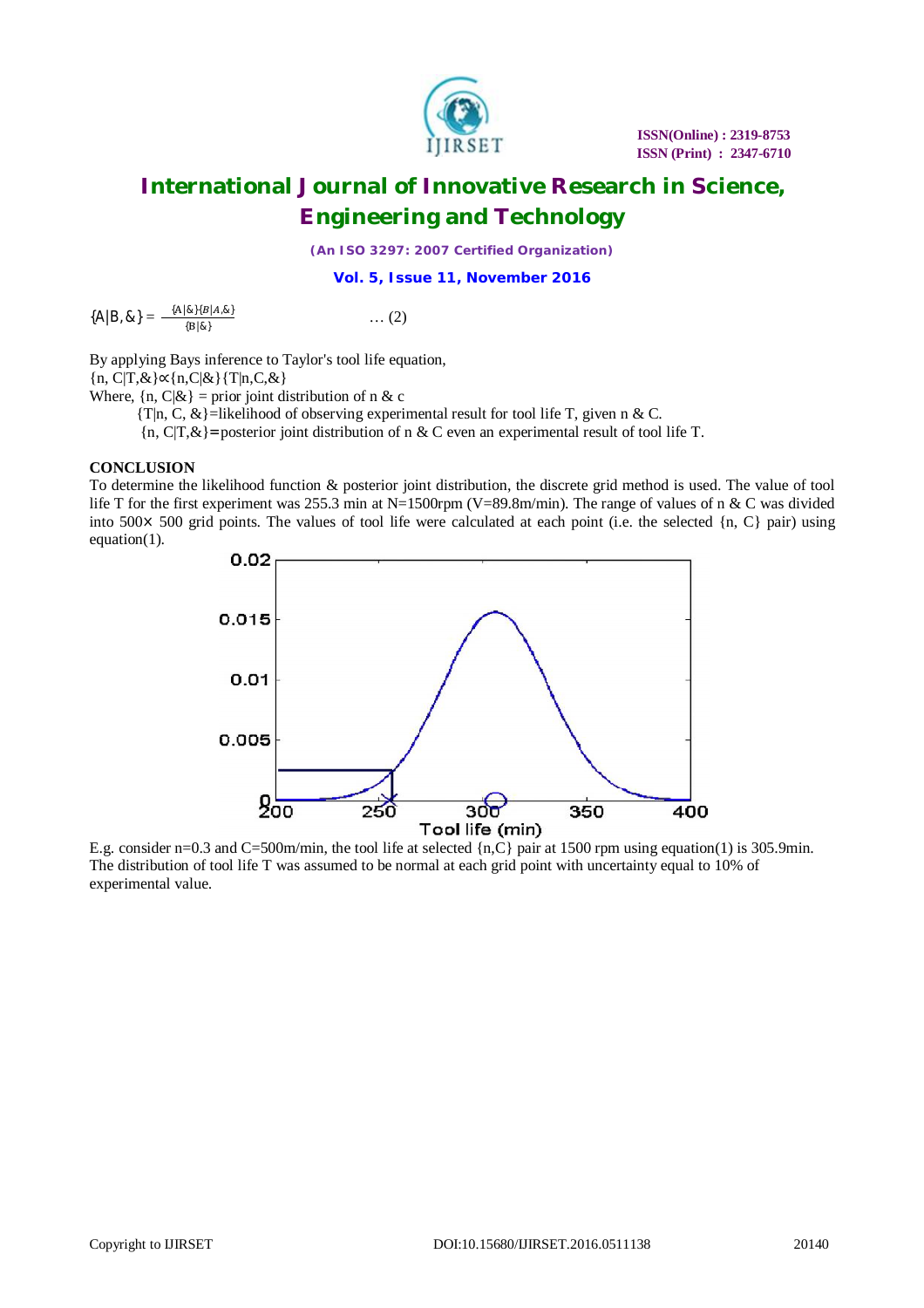

*(An ISO 3297: 2007 Certified Organization)*

**Vol. 5, Issue 11, November 2016**

| <b>PAPER</b><br><b>NAME/DATE</b>                                                                                      | <b>AUTHOR</b><br><b>NAME</b>                                                                             | <b>TYPE OF</b><br><b>MILLING</b>         | <b>EXPERIMENTAL</b><br><b>METHOD</b>           | <b>WORK</b><br><b>PIECE</b><br><b>MATERIAL</b> | <b>TOOL</b><br><b>MATERIAL</b>                        | <b>CONCLUSION</b>                                                                                                                                                                                                                                                                                                   |
|-----------------------------------------------------------------------------------------------------------------------|----------------------------------------------------------------------------------------------------------|------------------------------------------|------------------------------------------------|------------------------------------------------|-------------------------------------------------------|---------------------------------------------------------------------------------------------------------------------------------------------------------------------------------------------------------------------------------------------------------------------------------------------------------------------|
| 1.Prediction of<br>tool life by<br>`statistic<br>method in end-<br>milling<br>Operation.<br>$(9 \text{ may } 2008)$   | K.<br>Kadirgama.<br>K. A. Abou-<br>El-Hossein.<br><b>B.Mohamm</b><br>d. M.<br>M.Noor.<br>S.<br>M.Sapuan. | End<br>milling.                          | Response surface<br>method,<br>ANOVA.          | P <sub>20</sub> tool<br>steel                  | Coated<br>carbide                                     | -optimum conditions<br>are<br>1.cutting speed-140 m/s<br>2.feedrate-0.1mm/rev<br>3.axial depth-1.5mm.<br>-tool life was<br>developed in terms of<br>cutting speed, feed rate,<br>axial depth, radial<br>depth.<br>-tool life increases with<br>reduction in cutting<br>speed and feed rate.<br>-tool life-39.46min. |
| 2. Modeling<br>and<br>Optimization<br>of Tool Life<br>for End<br>Milling.<br>(27Nov 2008)                             | Turnad L.<br>Ginta.<br>A.K.M.<br>Nurul Amin.<br>A.N.MKari<br>m.<br>Anayet<br>U.Patwari.<br>M.A. Lajis.   | End<br>milling<br>under dry<br>condition | Response surface<br>method with CCD.<br>ANOVA. | Ti-6Al-4v.                                     | Uncoated<br>carbide WC-<br>Co.                        | -flank wear has been<br>considered as the<br>criteria for tool failure.<br>-optimum conditions<br>are<br>1.cutting speed-<br>39m/min<br>2.feedrate-0.78mm<br>3.axial depth-<br>$0.061$ mm/tooth                                                                                                                     |
| 3. Prediction<br>of Tool Life<br>with Condition<br>Monitoring<br>System on End<br>Milling of<br>EN31.<br>(March-2014) | Vijay<br>Arora.<br>Gurpreet<br>Iqbal Singh.                                                              | CNC type<br>vertical<br>milling.         | Taguchi method.                                | EN31 tool<br>steel.                            | P30 tungsten<br>uncoated<br>carbide tool.             | -get maximum tool life,<br>optimum cutting<br>parameters are<br>required.                                                                                                                                                                                                                                           |
| 4. The<br>Reliability Of<br>Tool Life<br>Prediction<br>Model In<br><b>End Milling</b><br>(June 2006)                  | Jaharah<br>A.Ghani.<br>Firdaus<br>Mohamad<br>Hamzah.<br>Mohd.<br>Nizam Ab.<br>Rahman<br>Baba<br>Md.Deros | End<br>Milling                           | Taguchi method.                                | AISI H13<br>tool steel                         | P <sub>10</sub> T <sub>i</sub> N<br>coated<br>carbide | -optimum conditions<br>are<br>1. Cutting speed-224<br>m/min to $355$ m/min,<br>2.feed rate of 0.1<br>mm/tooth to<br>$0.25$ mm/tooth<br>3. depth of cut-0.3 mm<br>to 0.8 mm.                                                                                                                                         |